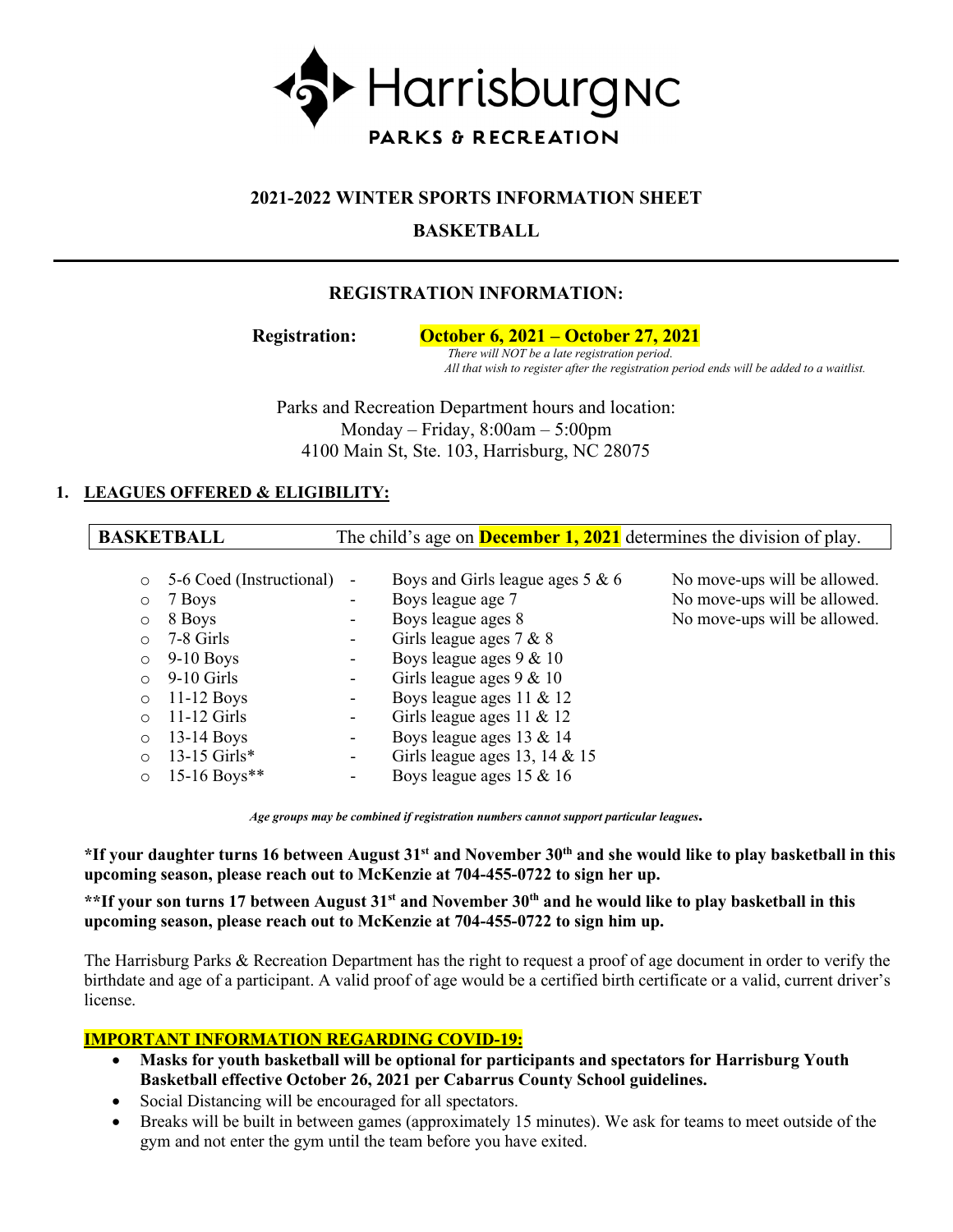- After your practice/game, please exit the facility promptly to allow the next team to enter the gym.
- You may meet with your team before/after practices and games in the school hallways (where applicable) and/or the parking lot area. We are doing this to minimize the number of people in the gym at one time.
- If you have been placed on quarantine from your doctor or school, please do not attend practice or games.
- If you are sick or experiencing any symptoms of Covid 19 to include cough, fever, difficulty breathing or shortness of breath, fatigue, and/or new loss of taste or smell, please do not attend practice or games.
- Parents should report to Harrisburg Parks and Recreation if your child has received a positive test for Covid.
- In the case that a positive case of Covid occurs on a team, the team will be quarantined from practicing and games for 10 days from the last time the team was together. All efforts will be made to make up any missed games.
- You and/or your child are still welcome to wear a mask if you'd prefer.
- The Cabarrus County Schools superintendent will modify masking requirements according to the approved COVID Metric Guidelines as necessary.
- Please note that if the mask policy changes for Cabarrus County schools, Harrisburg Parks and Recreation will follow those guidelines.
- We will continue to update our participants if these guidelines change.

# **2. HOW MUCH WILL IT COST TO REGISTER MY CHILD?**

|  | $\triangleright$ Resident of Cabarrus County | \$90 |
|--|----------------------------------------------|------|
|--|----------------------------------------------|------|

 $\triangleright$  Non-Resident of Cabarrus County \$120

- **Financial Information**
	- $\triangleright$  Families with multiple children will receive a \$10 discount per child, after the first child. Applies to Cabarrus County residents only.
	- $\triangleright$  Cash, checks, and credit/debit cards are accepted. Make checks payable to: Town of Harrisburg
	- $\triangleright$  A \$10 administrative fee will be applied to all refunds.

# **3. WHERE CAN I REGISTER?**

- **Online:** <https://www.harrisburgnc.org/249/Registration>
- **Parks and Recreation Office:** 4100 Main St, Harrisburg, NC 28075
- **Parks and Recreation Office Hours:** Monday Friday, 8am 5pm

# **4. WHAT IS INCLUDED IN THE REGISTRATION FEE?**

- Jerseys
- Practices
- Games

# **5. WHAT EQUIPMENT WILL I NEED TO PROVIDE FOR MY CHILD?**

- 5-6 Coed League **-** Will use a 27.5 basketball
- 7, 8, and 9 -10 Boys and All Girls Leagues **-** Will use a 28.5 basketball ● 11-12, 13-14 and 15-16 Boys **-** Will use a 29.5 basketball

**Proper athletic shoes are required on all gym surfaces.**

# **6. SKILLS/EVALUATION ASSESSMENT INFORMATION:**

• All basketball participants playing in the 7-8 year old age group or older are required to attend skills assessments if you meet **ONE** or more of the following criteria: 1. You are participating in the 7-8 year old age group for the first time. 2. You are brand new to the Harrisburg Parks and Recreation League and are 7 years old or older. 3. If you are requesting to move up an age group (no move ups for 5/6, 7 Boys, and 8 Boys). 5/6 do not need to attend. 4. If you are 7 or older and did not play basketball last year (2019-2020) with Harrisburg Parks and Recreation.

● Ages 7-10 will be held **November 2nd from 6pm-7pm at Patriots Elementary School.**

● Ages 11-16 will be held **November 4th from 6pm-7pm at Patriots Elementary School.** 

# **7. HOW MANY PRACTICES WILL MY CHILD HAVE PER WEEK?**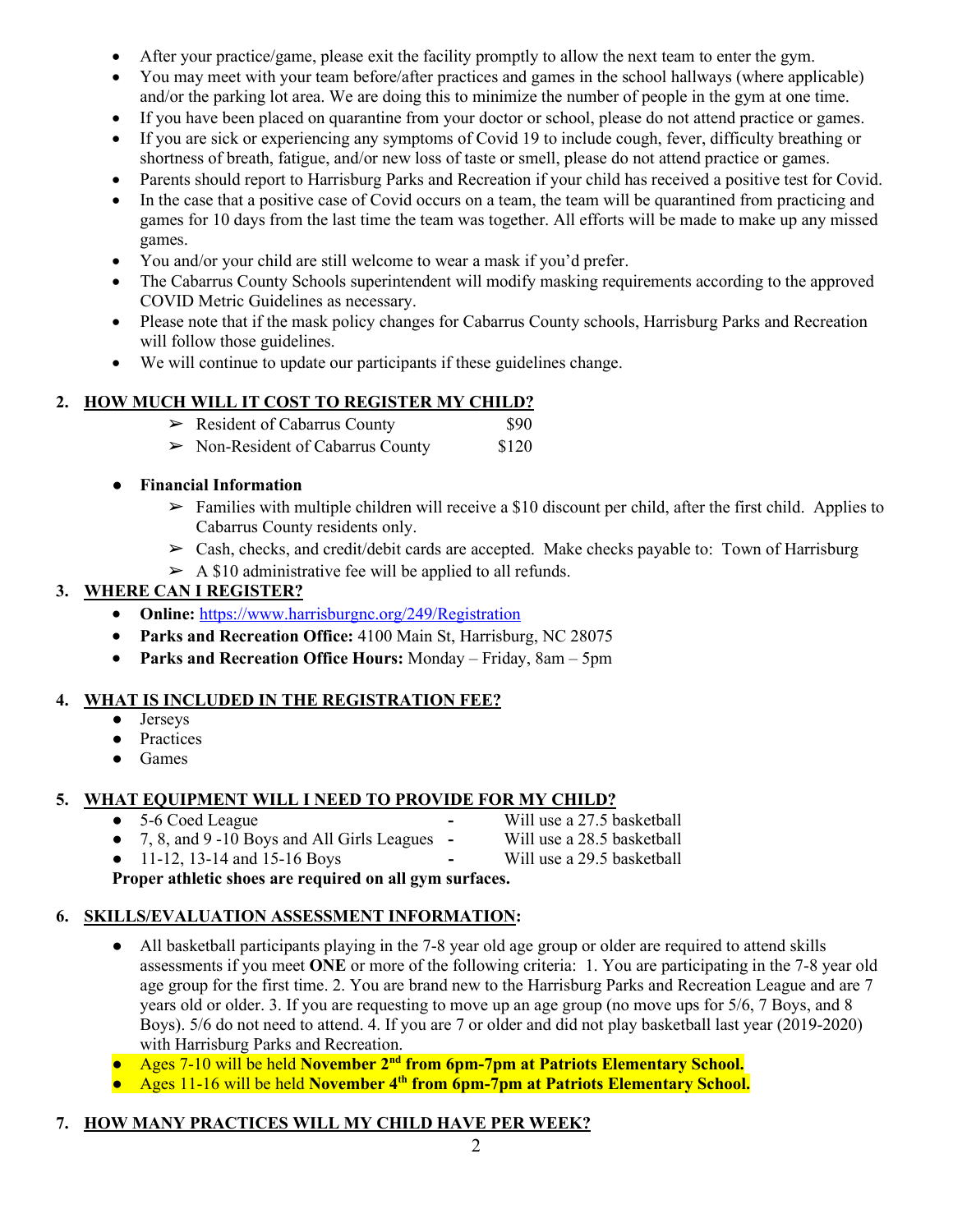● Teams will have one weekday practice and one Saturday practice until games begin. Practices will then be limited to no more than one per week.

## **8. WHEN/WHERE WILL GAMES BE PLAYED?**

- Games will be played at the following gymnasiums: Harrisburg Elementary, Hickory Ridge Elementary School, Hickory Ridge Middle School, Rocky River Elementary, Patriot's Elementary, and C.C. Griffin Middle School.
- **\*\* Please note that games may be played in other areas of the county if registration numbers dictate that a particular league play countywide. \*\***

### **9. HOW TO BE A COACH**: **COACHES MUST UPDATE THEIR INFORMATION EACH SEASON**

Potential coaches must be 18 years or older, fill out a coach's application, criminal background check, and sign the Coaches Code of Conduct. Approved coaches must attend a mandatory coach meeting and have a picture made for an ID badge. Coaches are required to wear their ID badges at all practices and games. **\*\*The Town of Harrisburg Parks and Recreation, as of Spring 2019, have gone paperless with volunteer applications.\*\*** Applications can be completed online at: <https://www.harrisburgnc.org/FormCenter/Parks-and-Recreation-7/Volunteer-Coaching-Application-62>

Once approved, coaches and volunteers will still need to visit the Parks and Recreation office to have their photo ID badge made. **Completion of paperwork does not guarantee a coaching position**. For more information call 704-455-7275 or visit [https://www.harrisburgnc.org/227/Coaching.](https://www.harrisburgnc.org/227/Coaching)

### **10. WHEN WILL I BE CONTACTED?:**

- You will be contacted by your coach prior to your first practice. First night of practices are scheduled to begin **December 11, 2021**. Please allow volunteer coaches time to contact each participant a **week** prior to the first official practice.
- Drafts are tentatively scheduled for **early November.**

#### **11. TEAM PICTURES:**

Team and individual picture opportunities will be available. Days, times, and locations will be announced. Visit www.harrisburgnc.org for additional details including a sample picture packet.

#### **12. INCLEMENT WEATHER HOTLINE:**

In the event that we encounter inclement weather, the weather hotline 704-455-2903 and select option 1, cancellation page of the website, and The Town of Harrisburg's social media will be updated. The Parks & Recreation Department has until 4pm to call weather for weeknight games.

#### **13. SPONSORSHIP:**

Sponsorship opportunities are available. Please visit www.harrisburgnc.org for the Youth Sport Sponsorship Agreement.